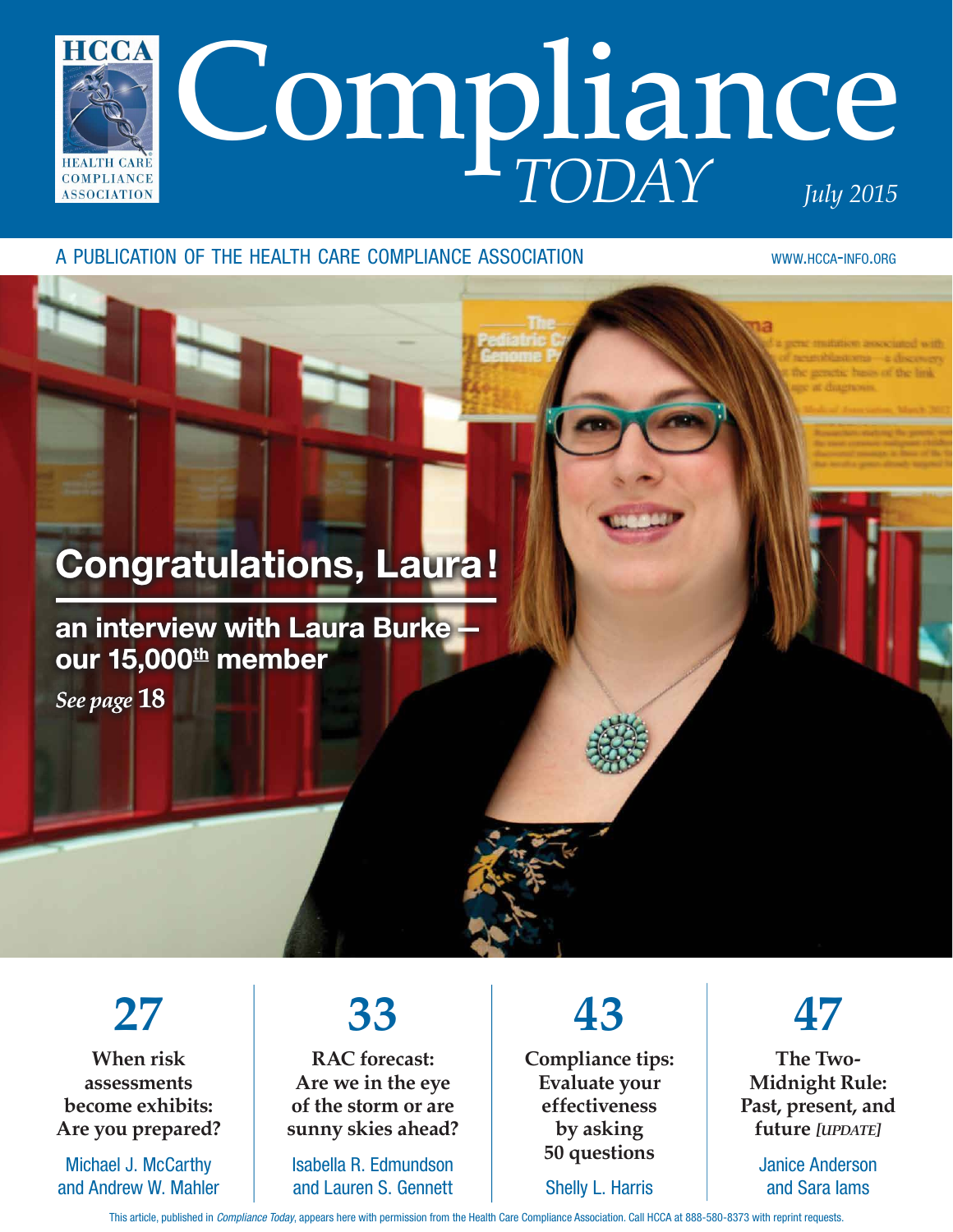by Adam K. Weinstein, MBA, MPA, FACHE; Cindy Hart, LPN, CPA, CPC, CHC; and Walter E. Johnson, MSA, CHC, CRCMP, CCEP-I

## COMPLIANCE 101

# **The seven essential elements, Part 5: Reporting & investigation**

- » Diverse personality types, comfort levels, and belief systems may determine how an employee prefers to report a problem or concern.
- » Offering several reporting channels may increase the number of problems or concerns reported.
- » Onsite visits and regular communication may improve comfort levels of employees, thereby increasing the number of problems or concerns reported.
- » Investigating reported problems or concerns reinforces the compliance message that reporting is encouraged.
- » Employees participating in investigations may become more cognizant of the compliance program and decide to identify their preferred reporting channel.

Adam K. Weinstein (aweinstein@nyp.org) is Vice President, Regulatory Affairs and Corporate Compliance at New York Hospital Queens in Flushing, NY. **Cindy Hart** (cindy.hart@ctca-hope.com) is Senior Physician Compliance Specialist with Cancer Treatment Centers of America in Schaumburg, IL. Walter E. Johnson (walter@wejohnson.org) is a Compliance Consultant residing in North Potomac, MD. in [/in/walter16](https://www.linkedin.com/in/walter16) **D** [@walter\\_johnson1](http://twitter.com/walter_johnson1)

> Part 4 of this series was published in the May 2015 issue of Compliance Today.

Impressive, the compliance program is<br>
evolving. The board of directors, senior<br>
leaders, compliance officer (CO), and<br>
compliance team are engaged. Routine educampressive, the compliance program is evolving. The board of directors, senior leaders, compliance officer (CO), and tion, auditing, and monitoring programs are established, documented, and have routine schedules. Awareness is increasing and the corporate culture is gradually incorporating compliance into operations.

From internal and external business partners.<br>
Is there a problem if one reporting channel<br>
Fractional Box 1888-580-8373 Although the program seems established, the hotline is not demonstrating signifcant activity. From another perspective, the CO and compliance staff are receiving direct calls Is there a problem if one reporting channel

experiences higher volume than another channel? Fluctuating activity levels between reporting channels does not necessarily represent a problem. Analyzing activity levels may provide information to gain an understanding of the corporate culture. This information helps to identify methods that require attention and/or adjustments.

#### Reporting

Employees may use a variety of methods to report potential problems or raise concerns.1

It is important for organizations to offer and promote as many methods as possible. Employees are diverse. They have different personality types, traits, comfort levels, and belief systems driving their behavior. Offering different reporting methods allows employees to report problems and concerns using the channel that feels most comfortable to them.



**Weinstein** 



Hart



Johnson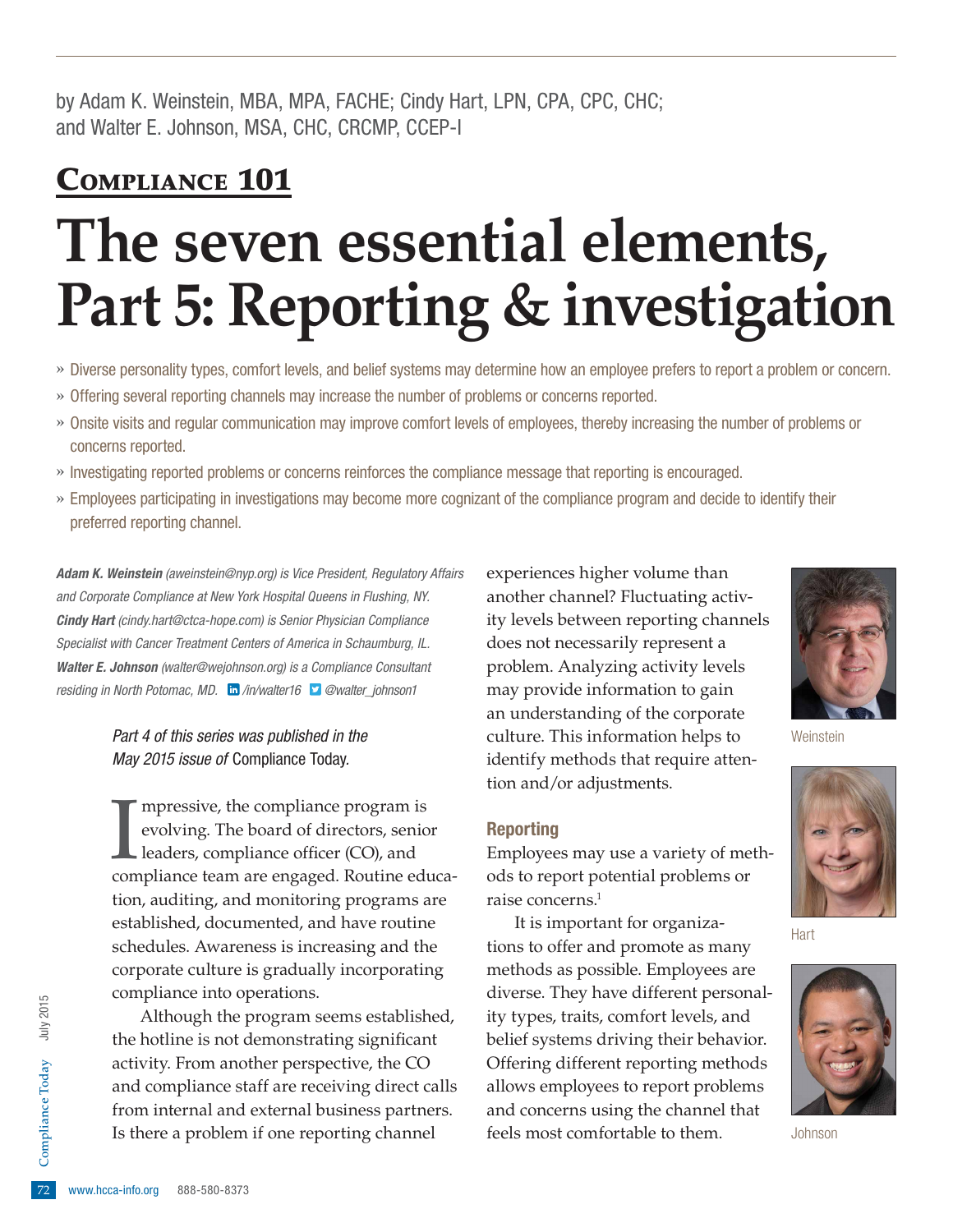One segment of reporting includes accommodating employees in order to obtain information that may protect the organization. Another segment of reporting includes protecting employees by fostering a culture that ensures there will be no retaliation for reporting a problem or concern.<sup>2</sup> Employees want to feel stable and secure. Additionally, they want to feel confident in their decision to report. This is where the non-retaliation policy is most effective. A trait that plays a role with some employees is insecurity and lack of confidence. Insecure or non-confident employees may want to avoid the feeling that their report could demonstrate a lack of industry knowledge, a misunderstanding of the organization, or even misunderstanding the reported problem. Additionally, an employee may want to avoid causing an unnecessary problem.

Employees differ. According to Myers-Briggs, psychological differences consist of four opposite pairs, or dichotomies, resulting in 16 possible psychological types. The four dichotomies are extraversion/introversion, sensing/intuition, thinking/feeling, and judging/perceiving. 3 For example, an extravert enjoys frequent interaction and receives energy by being with people. An extrovert employee may prefer an in-person visit to the CO's office to talk through a problem or concern.4 From another perspective, an introvert employee may prefer an anonymous call to the hotline or prefer placing an anonymous tip in a suggestion box. Opposing arguments surround the Myers-Briggs approach and of the frequently used exam.<sup>5</sup> The intention of the authors of this article is not to provide an analysis of each dichotomy and psychological type; rather we recommend consideration of personality types when determining reporting methods for your organization.

Although available resources may infuence the structure and available reporting channels, consideration of psychological types is vital. COs or organizations must avoid developing one reporting channel or steering employees to the channel that leadership believes is the best one. In doing so, employees may feel neglected and reporting may be delayed or not occur at all.

In a recent Society of Corporate Compliance and Ethics article,<sup>6</sup> Joseph Murphy shares his experience of an investigation where an employee had pertinent information to assist with resolving an investigation. Murphy and his colleague had discussions with other employees prior to identifying this employee. When Murphy finally met with the employee, his response was, "I was waiting for you to call." This a perfect example of the need for establishing multiple reporting channels.

COs are not solely responsible for creating a culture that encourages employees to report issues and concerns; however, an empowering culture should be a priority of the CO. Murphy states, COs must have a presence outside of their office. When reporting a concern, employees must believe there will be a review and no retaliation. There are multiple approaches to establishing and maintaining employee confidence in the process. One approach is the "open door" policy and another is conducting site visits.

Does it matter whether the CO, compliance staff, compliance hotline, or suggestion box are receiving equivalent activity? The authors believe it is more important to have multiple reporting channels with fuctuating volume than limited channels with steady volumes.

Fraction.<br>
Fraction:<br>
The smore calls than<br>
to follow-up with<br>
more calls than<br>
it may indicate<br>  $\frac{1}{2}$ <br>  $\frac{1}{2}$ <br>  $\frac{1}{2}$ <br>  $\frac{1}{2}$ <br>  $\frac{1}{2}$ <br>  $\frac{1}{2}$ <br>  $\frac{1}{2}$ <br>  $\frac{1}{2}$ <br>  $\frac{1}{2}$ <br>  $\frac{1}{2}$ <br>  $\frac{1}{2}$ <br>  $\frac$ A CO who receives more calls than the hotline may indicate that employees believe contacting the CO directly results in action. If the compliance staff receives more calls than the CO, it may indicate that employees trust the staff to report the problem confidentially to the CO and, if applicable, to follow-up with results. If a hotline receives more calls than the CO and compliance staff, it may indicate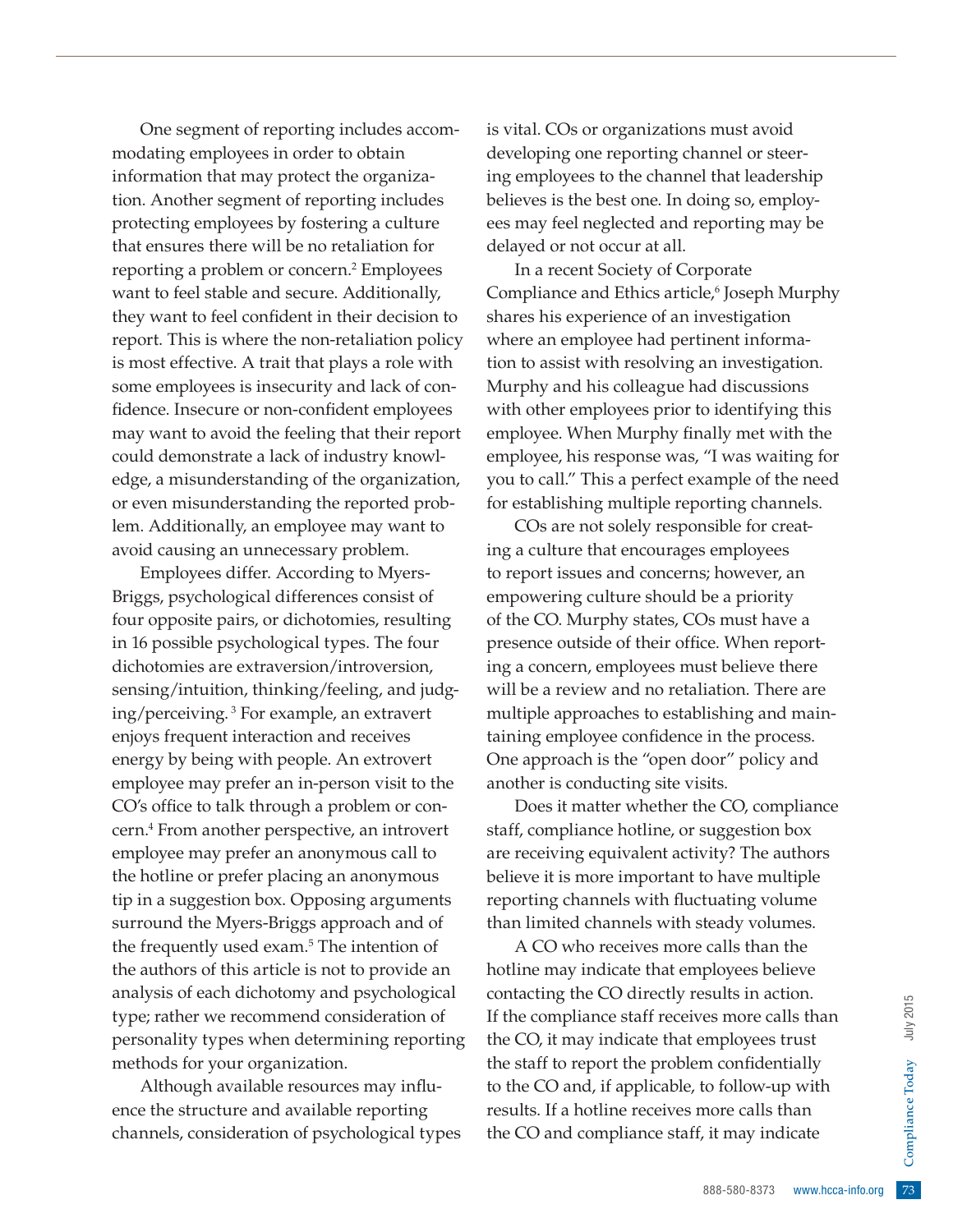employees prefer the anonymity of the hotline. Regardless of the reporting method, all problems require the due diligence of an investigation to prevent potential harm.

#### Methods of reporting

As mentioned above, people respond according to their personality and will select the most comfortable reporting method. Although companies should offer several reporting mechanisms, budgetary constraints may limit the offerings. A hotline that is managed by an external company can be expensive, depending on the volume of calls and the amount of detail desired in reports. An external company that manages a hotline can be contracted to simply accept calls, classify the calls into priority levels, and provide a written monthly report. Alternatively, an external hotline management company may prepare dashboards, real-time reporting for highest priority claims, and contact authorities in the event of a claim of physical abuse. A detailed contract is recommended for cost control.

The company should create a policy that describes the hierarchy of reporting methods, beginning with a report to the employee's direct supervisor, and moving up the chain of command. Suggestion boxes are common, but many misconceptions surround their use: (1) Is someone watching the suggestion box? (2) Are cameras focused on the area? (3) Will handwriting be recognized? (4) Does anyone actually read the suggestions? Electronic suggestion boxes can be perceived as suspicious. Can the claim be traced back to the claimant? Although it is recommended that employees initially report through their chain of command, no method should be discouraged.

or the Legal department. The CO should implement alternate methods to handle situations<br>  $\frac{5}{24}$  www.hcca-info.org 888-580-8373 Typically, external hotline companies send the hotline report to the CO. Others who may receive the report are Human Resources (HR) ment alternate methods to handle situations

where the offending party is the supervisor, HR staff, or even a member of the Compliance department. Anonymous hotlines are usually the best method for reporting these situations. Hotlines provide the best method for anonymous reporting and are perceived as the least likely method to result in retaliation.

The CO should monitor the effectiveness of each type of reporting method. Calculate volumes by month, quarter, or year, and compare them to prior periods. Analyze classifications of claims. Are most claims essentially HR issues (employee unhappy with some action taken by his/her supervisor), or are most claims targeting suspicious billing methods? Finally, the CO should monitor the investigation process and outcomes. Are most claims unsubstantiated? If most are unsubstantiated, what is the underlying cause that prompts the claims? The CO should educate employees on proper use of the hotline. Employees who understand the reporting policy, are engaged and empowered to utilize the hotline appropriately, and believe their company is ethical will help drive the corporate culture towards doing the right thing all the time.

#### Investigations

When conducting investigations, review documentation such as procedures, forms, spreadsheets, and other executed activities. The investigation should include engagement of the individuals who will help provide relevant information. When engaging these individuals, the discussions should occur in person or by telephone. The investigator should begin by reassuring the person that no prejudgments have been made; the investigator is seeking the truth, and misconduct will be handled according to company policy. The person responding to the investigator should be confident that all responses will be confidential to the fullest extent possible.

A new CO may be required to report on current investigations. Where should the CO